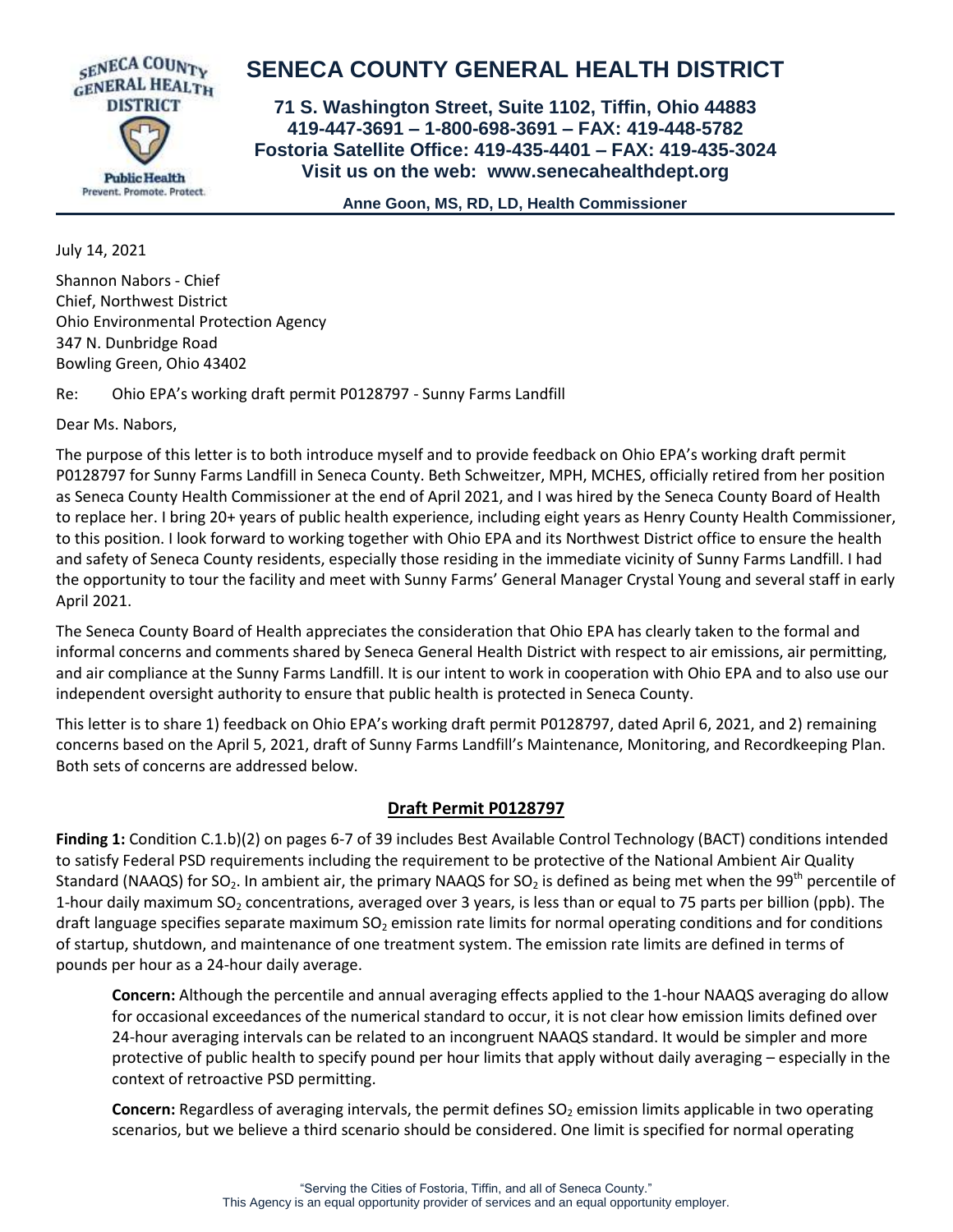conditions, and a second limit is specified for conditions when only partial treatment of the landfill gas is occurring, due to startup, shutdown, and maintenance conditions. These limits do not fully backstop conditions, such as malfunction where no landfill gas treatment is occurring due to malfunction or other conditions. Seneca County General Health District requests consideration of the addition of a third limit specifying an unconditional hourly emission limit.

**Concern:** The relationship between the normal SO<sub>2</sub> emission limit and the SSM emission limit and when each limit applies needs further clarification. For example, the current conditions do not define with sufficient clarity if both scenarios may occur simultaneously. There is also a typographical error in draft Condition C.1.b)(2)viii in that a "not" was omitted, such that the current language seems to suggest 497 lb/hr as a minimum emission rate rather than a maximum. A clearer way to express the intended limits could be as follows:

- vii.  $SO<sub>2</sub>$  emissions shall not exceed the limits specified for each of the following three mutually exclusive operating conditions:
	- A) During normal operation, 35.5 lb/hr from the enclosed flare; OR
	- B) Only during periods of startup, shutdown, and maintenance when only one of the two H2S control system trains is operational and there is only partial treatment of LFG, 497.2 lb/hr from the 125-foot open flare; OR
	- C) During all other operating conditions, combustion of landfill gas must be halted unless emissions can be demonstrated within the limits specified in either operating condition A or B above.

**Finding 2:** Condition C.1.d)(12) on page 16 of 39 proposes monitoring the operating temperature of the enclosed flare to ensure that it combusts collected landfill gas to appropriate levels, such as the 98% destruction efficiency intended by NSPS WWW, Cf, XXX, and NESHAP AAAA. All of those standards include consistent criteria for determining when adequate destruction is occurring.

**Concern:** Percentage deviation is a poor way to express or control temperature values that may cross zero or be interpreted in different units, and 5% deviation is an excessive threshold. Ohio EPA will be required to implement and enforce the NSPS/NESHAP criteria later in the course of this permit by several of these Federal regulations. As a benchmark for appropriate interim monitoring and to simplify the transition once those regulations are directly applicable, please consider the benchmark established by these standards and proven out over decades of enforcement across the MSW landfill industry as paraphrased below:

40 CFR 60**.**756(b)(1): The accuracy of enclosed combustor temperature monitoring must be +/- 1% in degrees Celsius or +/- 0.5 degrees Celsius, whichever is greater.

40 CFR 60.758(c)(1)(i): An reportable exceedance occurs when the 3-hour average temperature of an operating enclosed combustor is less than 28 degrees Celsius less than the average temperature recorded during the last successful performance test.

As the timing of the initial performance test is unclear and may not be prompt upon permit issuance, we further recommend setting an initial temperature threshold to be used for comparison with the exceedance criteria until a threshold is set through performance testing. We understand, via consultation with landfill subject matter experts, that 871 degrees Celsius (1600 degrees Fahrenheit) is an achievable and common benchmark for use as an interim threshold. If such an interim threshold is set, the reportable exceedance level would be (871-28=843) degrees Celsius as a 3-hour block average. Note that the newer Federal landfill rules, including NSPS XXX, NSPS Cf as implemented by the Federal Plan at 40 CFR 62 Subpart OOO, and NESHAP AAAA, all contain an error regarding the explanation of the **enclosed combustor** exceedance threshold. They all repeat the 28 degrees Celsius (C) threshold, but incorrectly include a note that a difference of 28 degrees C is equivalent to 82 degrees Fahrenheit (F). That is true in an absolute sense, but is not true in a relative sense (e.g. 1600 F is 871 C; 28 degrees C below that is 843 C; 843 C is 1550 F or a 50 degree F temperature differential). The standard was always intended as a 50 degrees F difference, and 82 is a conversion error.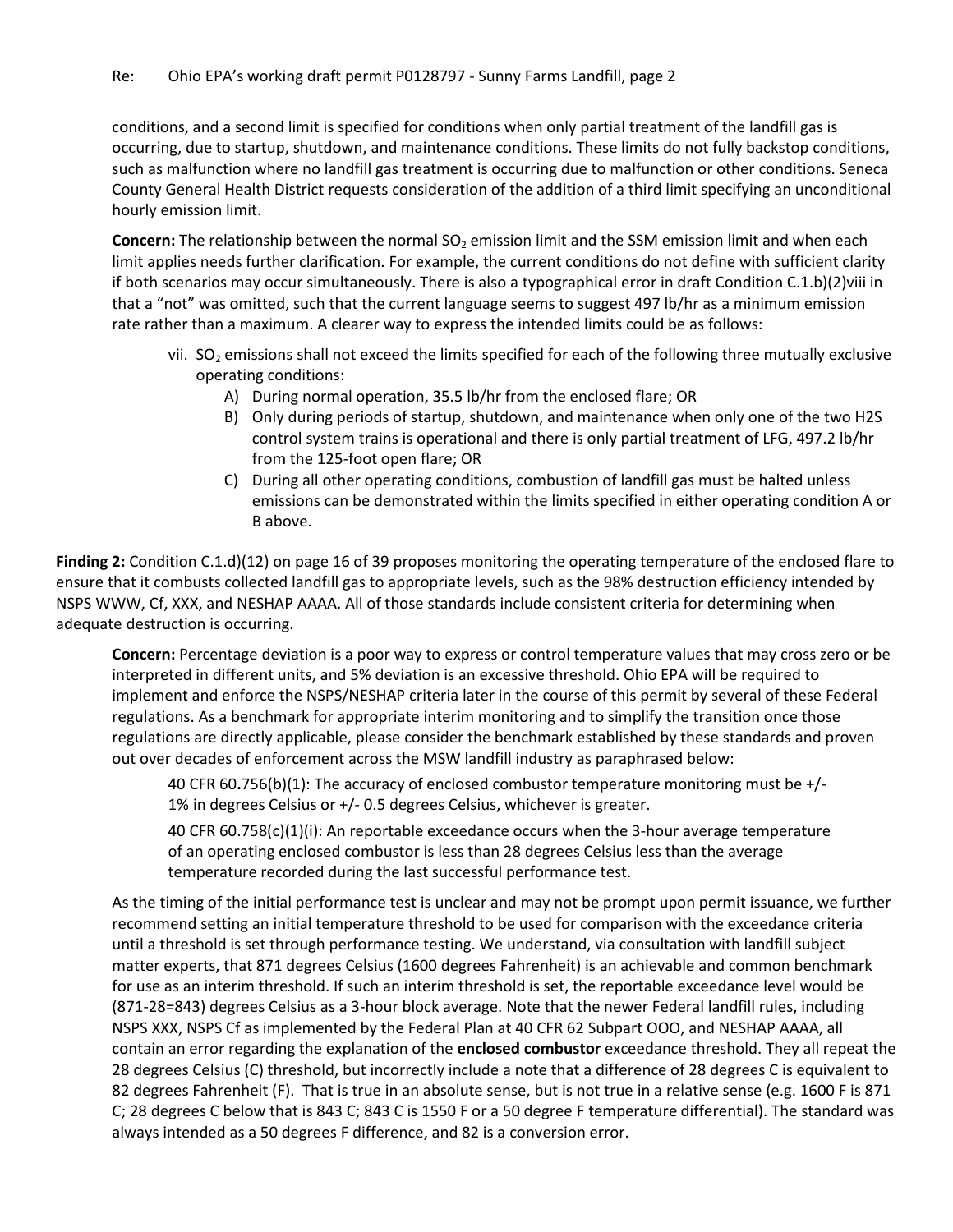

**Finding 3:** Condition C.1.d)(15) on page 17 of 39 specifies how SO2 emissions from the open flare will be calculated indirectly on a continuous basis based on knowledge and assumptions about the sulfur content of the gas being combusted in the flare.

**Concern:** This condition merits further clarification, such as making it explicit that the "ppmv S" term is the sum of the concentrations of the sulfur compounds listed, normalized to the molecular weight of sulfur.

**Concern:** The input data from the H2S CEMS is likely to be produced as ppmv but normalized to the molecular weight of H<sub>2</sub>S. For this concentration to be used in the equation provided, it must be adjusted to the molecular weight of sulfur. To prevent confusion regarding an important condition for ongoing compliance evaluation, we propose that the conversion equation and constants be specified in the permit.

**Concern:** The concentration data from the H<sub>2</sub>S CEMS is likely to be a dry basis measurement, but the flow to the open flare is likely to be a wet basis measurement. To prevent errors or confusion in compliance evaluation, please take steps to ensure that such a basis mismatch does not occur without appropriate adjustments.

**Finding 4a:** Overall, the landfill will be subject to newly applicable requirements of 40 CFR Part 60. By the time the permit can be finalized, Subpart WWW has been replaced as of June 21, 2021 by State or Federal Plans implementing NSPS Cf such as the Federal Plan recently promulgated as Subpart OOO to Part 62.

**Concern:** It appears that, with updated calculations corrected to account for inappropriate exclusion of certain types of waste such as commingled C&DD waste, the landfill exceeded the 50 megagram/year threshold of NSPS WWW several years ago, and will exceed the 34 megagram/year threshold of any plan implementing NSPS Cf requirements upon submission of the initial NMOC report. Therefore, the design, operating, monitoring, and reporting requirements of the applicable implementation plan for NSPS Cf should be incorporated into this permit in detail, taking care to ensure that requirements carried over from the Consent Order are not mistakenly codified in place of the NSPS conditions. This is of particular importance due to a perception that the Consent Order required NSPS compliance prior to direct applicability of the NSPS rules, but the Consent Order requirements were only loosely based on NSPS WWW requirements. Some Consent Order requirements were, in some ways, more stringent than NSPS WWW requirements, but other aspects of the NSPS were not addressed or enforced in a manner consistent with the original standard. For example, the northernmost portion of the facility has not been connected to the gas collection system, and is currently being allowed to vent its emissions through passive vents without emission control, which is clearly contrary to any and all relevant NSPS requirements. It appears that the entire North Unit is not being subjected to surface methane emission monitoring, which is not permissible under NSPS. Surface methane emission monitoring of the South Unit is in some ways far more stringent than NSPS requirements in terms of the spacing of the monitoring paths and concentration limit applied, but completely failed to observe the NSPS requirement for the monitoring path to specifically monitor the perimeter of the area of waste, and impermissibly excluded from monitoring areas of waste under temporary or final cover materials.

**Finding 4b:** As discussed in the previous item, corrected NMOC generation calculations indicate that the landfill triggered applicability of NSPS WWW several years ago, but the triggering was not recognized by the landfill or Ohio EPA at the time due to the errors having occurred at the level of interpretation of raw data, and the level of oversight being primarily at the level of final calculations. Normally, it is the design of NSPS WWW that applicability triggering of the emission control requirement by exceeding the 50 megagram/year NMOC generation threshold is recognized and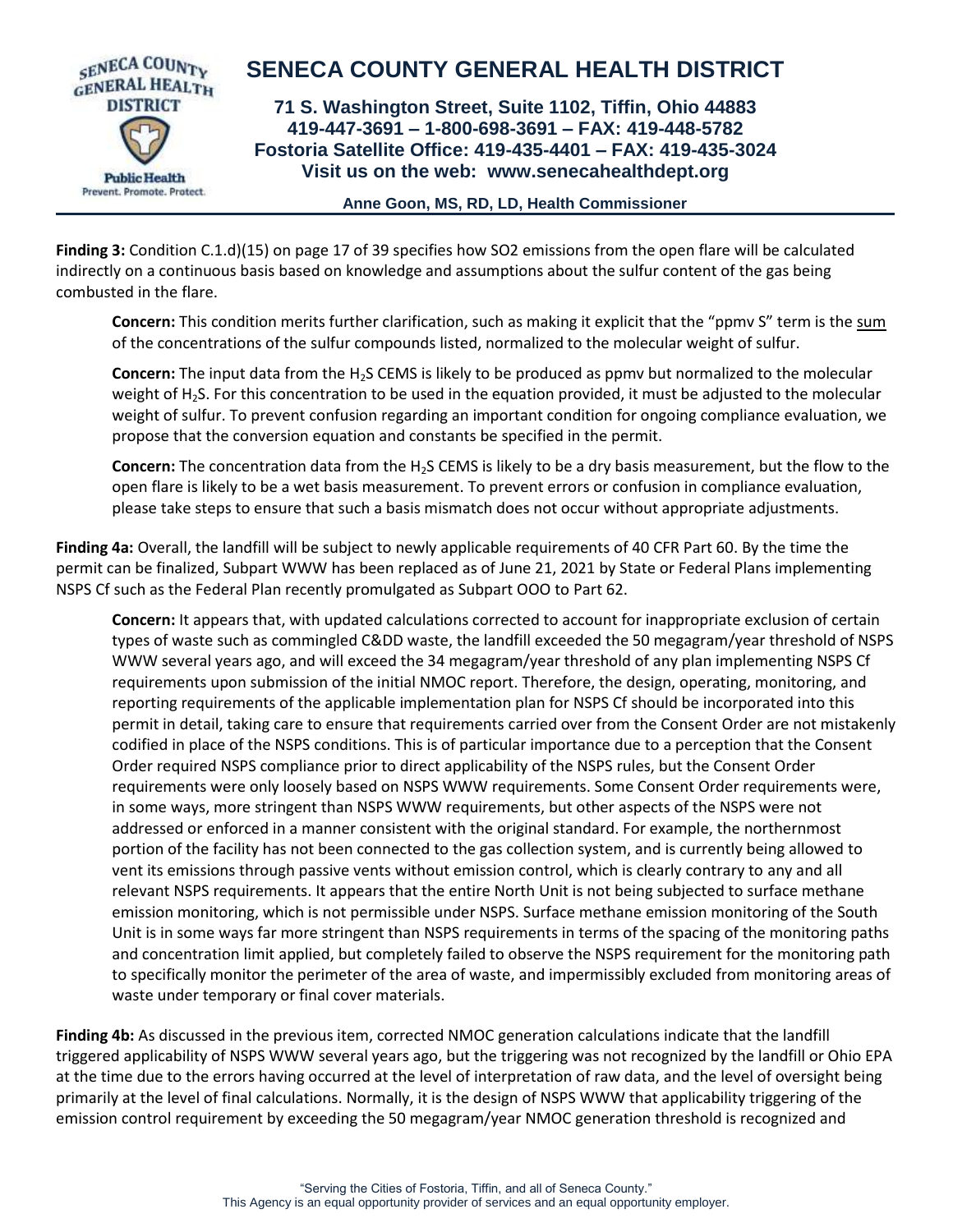reported within a year of occurrence. Reporting the triggering then starts a 12-month deadline clock to submit a gas collection and control system (GCCS) Design Plan meeting the specifications of the NSPS and a 30-month deadline clock for the GCCS to be constructed, in operation, and in compliance with the remaining requirements of the regulation. In hindsight, this 30-month clock should have already passed if data analysis and calculations had been performed in compliance with the requirements of the portions of the NSPS that apply before the 50 megagram/year threshold is exceeded.

**Concern:** It does not appear to be appropriate for the landfill to be granted the full 30-month transition period allowed under NSPS WWW (historically) or NSPS Cf (going forward), as it has effectively missed that deadline already due to the erroneous reports. The landfill has already prepared a GCCS Design Plan that meets or is substantially similar to one that can meet the design requirements of NSPS WWW and NSPS Cf. The gas collection system itself is already constructed and largely operational. The purpose of the 12- and 30-month deadline clocks in these regulations is to allow for engineering design, equipment procurement, and construction to be completed, and these steps are largely complete already. Whether it is handled as a matter of permitting or enforcement, it would be appropriate to require an accelerated implementation schedule in consideration of these factors. In the opinion of our subject matter experts, it would be feasible and environmentally beneficial for the timetables to be reduced to 3 months and 12 months, respectively.

## **Maintenance, Monitoring, and Recordkeeping Plan and Miscellaneous Outstanding Concerns**

**Finding 5:** The Maintenance, Monitoring, and Recordkeeping Plan (MMRP) indicates on page 8 that a GCCS Design Plan already exists, likely due to the Partial Consent Order's intent to require early compliance with NSPS requirements. On page 9, the MMRP mentions that the North Unit includes a passive GCCS.

**Concern:** This is an area in which the general understanding that the Partial Consent Order has required and enforced early compliance with NSPS WWW is in error. To be compliant, such a GCCS Design Plan must be certified and stamped by a Professional Engineer certifying compliance with the design specifications of 40 CFR 60.759. Observed deficiencies in current GCCS design and operation imply that the plan was not set up to comply with this standard. In particular, the North Unit is said to include a "passive GCCS". Physical inspection of the North Unit indicates that passive vents are present, which are not a GCCS. A passive GCCS conveys gas to a central destruction device (i.e., flare) passively from the pressure produced by the waste decay itself. The GCCS present at the north end of the North Unit is series of passive vents that relieve the produced gas by venting it to the atmosphere without emission control. This venting is almost never allowable under NSPS emission control requirements. Describing this area as a "passive GCCS" indicates a lack of understanding of GCCS design and landfill emission control requirements. Please ensure that the GCCS is upgraded to comply with all applicable NSPS requirements and its Design Plan is stamped accordingly by a Professional Engineer.

**Finding 6**: Page 9 of the MMRP indicates that maximum expected flow in the GCCS is 6,071 scfm. The backup (open) flare is rated at 4,500 scfm.

**Concern:** The Consent Order specified that the facility was to construct ONE backup control device unit that can handle the entire flow. It appears this flare is undersized. Sunny Farms Landfill needs to discuss further how they will handle an outage of the enclosed flare given this undersizing. At a minimum, they need to include provisions that prevent sending 6000 scfm to the 4500 scfm flare, because there is no "bright line" in flares that keeps them from exceeding design capacity. Without some engineering controls, the GCCS blowers will typically push all the gas through that flare. Under such over-driven conditions, it will potentially exceed the exit velocity limits in the NSPS (40 CFR 60.18) and fail to achieve 98% destruction efficiency.

**Finding 7**: Although it is not explicitly required by the NSPS, landfill gas collection wells typically need periodic replacement or other maintenance due to settlement, siltation, liquid perching, and "raising" as needed to avoid burial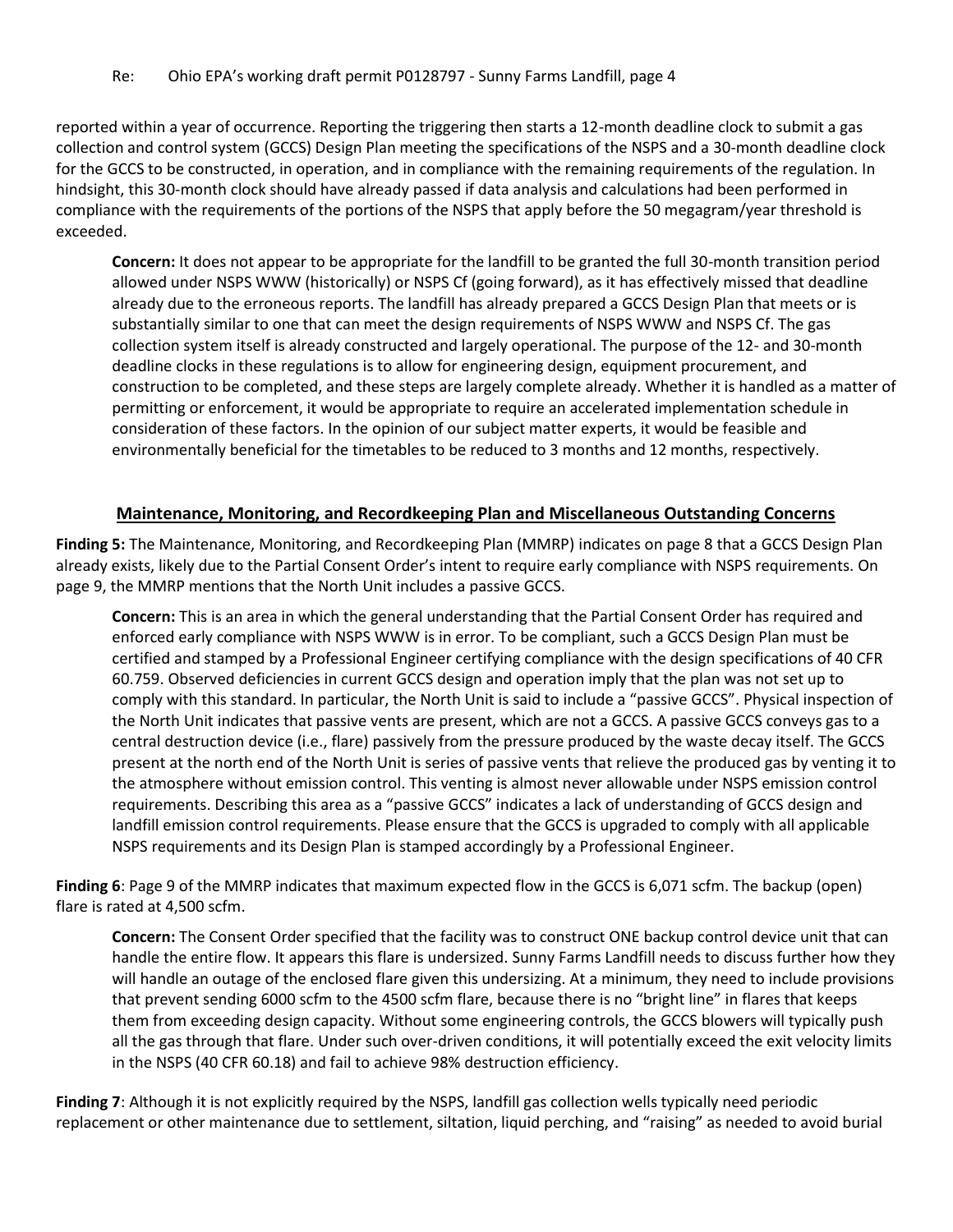

 **Anne Goon, MS, RD, LD, Health Commissioner**

of the wellhead in normal filling operations. In the absence of monitoring and corrective actions taken for these issues, wells typically cease to function effectively for gas collection, and yet may do so without causing exceedances at the wellheads with respect to their monitoring limits. When the perforations are blocked by silt and/or liquid, the wells cease to function as wells and are simply a closed volume of trapped gas. It is a common best practice throughout the landfill industry to sound each well 1-4 times per year to evaluate depth to bottom, depth to liquid, and the amount of available perforated casing in order to ensure that wells continue to function as intended. This is done voluntarily in many states, though some states have started to require it and consider it a deviation to allow a well to cease to function through these mechanisms under the logic that to do so is to fail to operate the gas collection system. Furthermore, examination of the facility's monthly wellhead monitoring records suggests that it has widespread problems of this type and a significant proportion of wellheads are completely closed.

**Concern:** An array of inoperable gas collection wells that are connected to vacuum pipes through a series of closed valves does not constitute operating a GCCS as an emission control system even in a basic engineering sense, much less satisfying the NSPS requirements. Failure to take care to collect this gas in accordance with a proper engineering design may constitute an undetected violation of Consent Order requirements and is an unnecessary risk to public health through uncontrolled  $H_2S$  emissions. The surface methane emission monitoring requirements of the NSPS normally serve as a degree of "checks and balances" to detect such issues, but the facility has also convinced themselves that the NSPS surface methane monitoring requirements are only in effect in active cells that do not have final cover or interim synthetic cover. This is impermissible under the NSPS guidance; surface methane monitoring is required over all areas of waste in the MSW landfill except where it is too dangerous to do so. A significant number of well-known US EPA memos are available on EPA's web site regarding this aspect of the surface methane monitoring requirements of the NSPS; these memos make it clear that these practices have never been allowed. The combination of the well maintenance issues and the incomplete surface methane monitoring suggests significant amounts of landfill gas are going uncollected and undetected. As such, Seneca County General Health District requests consideration of additional permit conditions specifying 1) periodic monitoring of well conditions through sounding is required, and 2) corrective action timetables for when any required well is being operated with less than 75% of its engineered perforation available for gas exchange with the surrounding waste. It may also be desirable to codify additional conditions that prevent any future confusion regarding areas that have been a problem in the past, such as the requirement to actively collect gas from all areas of regulated waste and the specifications for how surface methane monitoring are to be conducted, such as the impermissibility of waiving monitoring for major portions of the facility due to cover material being in place. The vast majority of NSPS-regulated landfills conduct surface emission monitoring over nearly the entire area of waste, with exclusions typically limited only to the mostactive haul roads, 1:4 or steeper slopes, and sometimes the working face. The monitoring path must include both the perimeter of the waste area and the interior traversing pattern. In accordance with the newer landfill emission standards (NSPS Cf, XXX, and NESHAP AAAA), surface methane monitoring should also include specific checks of every cover penetration in addition to the perimeter and traversing pattern.

**Finding 8**: The backup open flare will likely not be operated regularly, but flares are much like engines and tend not to be reliable when not operated regularly.

**Concern:** Some consideration should be given to regularly exercising the open flare for readiness testing and to ensure it remains operable.